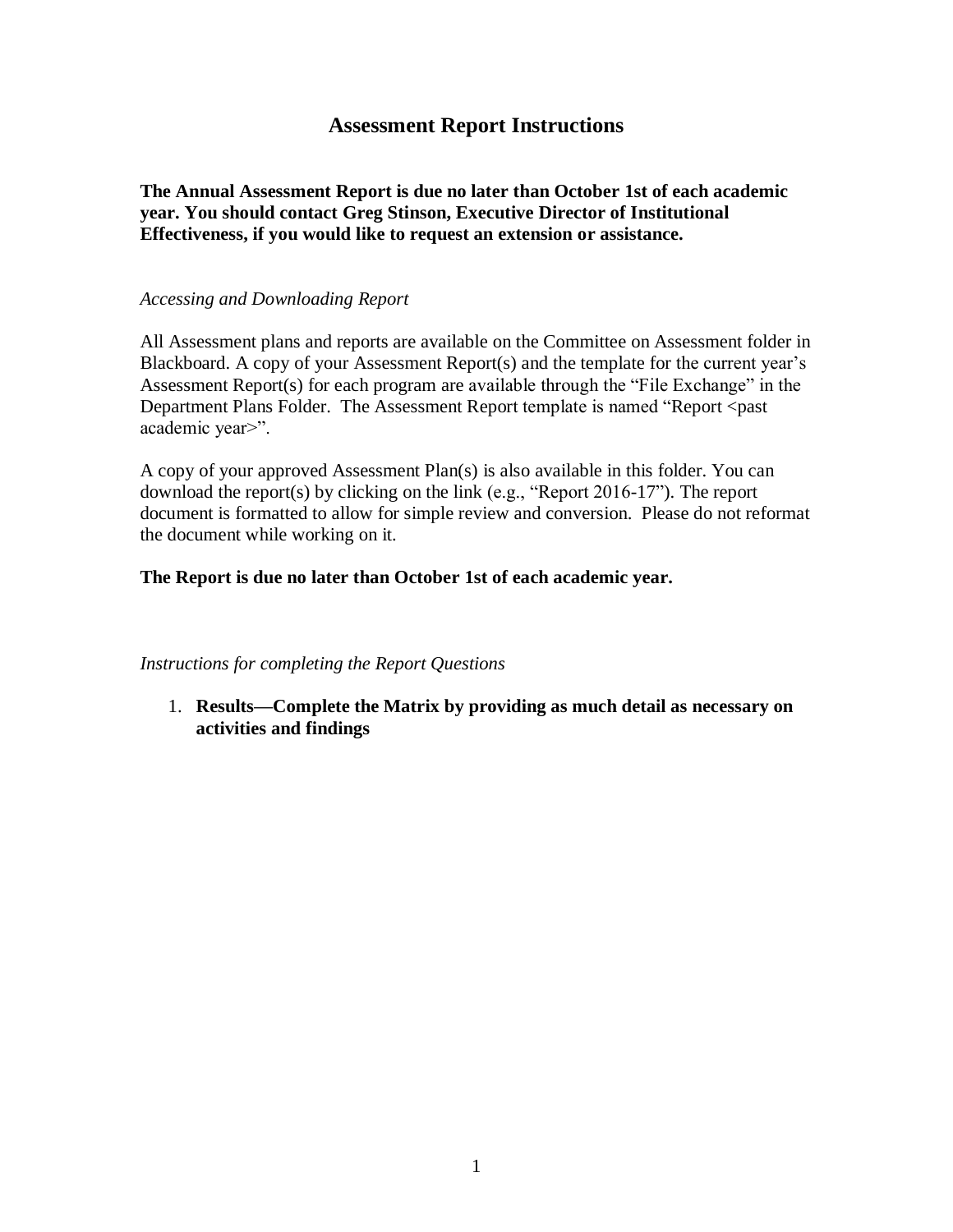# **Assessment Activity Table**

| <b>This</b> | using                    | <b>Findings:</b>                                    | <b>Strategies for</b>                               |
|-------------|--------------------------|-----------------------------------------------------|-----------------------------------------------------|
| year we     | <b>Outcome</b>           | program-performance                                 | <b>Improvement</b>                                  |
| assessed    | Measure(s)               | for these SLOs, as                                  | (in selected areas):                                |
| $SLO(s)$    | (OMs).                   | indicated by these                                  | (Describe the                                       |
|             |                          | OMs, is:                                            | strategies/changes you will                         |
| (list each  | (for each                | <b>Excellent/Satisfactory/</b>                      | implement to try to improve                         |
| SLO in its  | SLO, list all<br>the OMs | <b>Needs Improvement</b>                            | performance in the next                             |
| own row)    | used to                  | (for each SLO, say what<br>the corresponding OM(s)  | assessment period. Note<br>that:                    |
|             | evaluate it)             | indicate about the                                  |                                                     |
|             | (At least                | program's level of                                  | (i) We are interested almost                        |
|             | one(1)                   | achievement.<br>Be sure to                          | exclusively in changes that                         |
|             | Direct and               | give not only general                               | emerge from the assessment-                         |
|             | one(1)                   | evaluative judgments                                | process itself. There may be                        |
|             | Indirect                 | using the three categories                          | all sorts of programmatic or                        |
|             | Measure                  | above, but also some                                | pedagogical changes made                            |
|             | must be                  | supporting details about                            | for other reasons, but unless                       |
|             | used to                  | the bases for these                                 | they're being made to                               |
|             | assess each              | judgments (see example                              | address issues turned-up by                         |
|             | <b>SLO</b>               | below). More detailed                               | the assessment process, you                         |
|             |                          | presentations and                                   | normally shouldn't mention                          |
|             | Direct                   | interpretations of the                              | them here. Exceptions might                         |
|             | $OM(s)$ :                | data, if any, should be<br>placed in a supplemental | include changes related to<br>changing disciplinary |
|             |                          | narrative outside of this                           | standards, etc.                                     |
|             |                          | chart.)                                             |                                                     |
|             |                          |                                                     | (ii) You need not address all                       |
|             |                          |                                                     | opportunities for                                   |
|             | Indirect                 |                                                     | improvement at once.                                |
|             | $OM(s)$ :                |                                                     | Prioritize and address only as                      |
|             |                          |                                                     | much as your resources will                         |
|             |                          |                                                     | reasonably allow.                                   |
|             |                          |                                                     | (iii) "Opportunities for                            |
|             |                          |                                                     | improvement" are not limited                        |
|             |                          |                                                     | to SLOs ranked "needs                               |
|             |                          |                                                     | improvement". The guiding                           |
|             |                          |                                                     | ideal is "continuous                                |
|             |                          |                                                     | improvement" beyond current                         |
|             |                          |                                                     | levels of achievement                               |
|             |                          |                                                     | whatever they may be. So,                           |
|             |                          |                                                     | while it makes sense to adopt                       |
|             |                          |                                                     | a "triage" approach                                 |
|             |                          |                                                     | prioritizing "needs                                 |
|             |                          |                                                     | improvement" over<br>"satisfactory" and             |
|             |                          |                                                     | "satisfactory" over excellent",                     |
|             |                          |                                                     | opportunities for                                   |
|             |                          |                                                     | improvement can be found at                         |
|             |                          |                                                     | all levels of achievement.)                         |
|             |                          |                                                     |                                                     |
|             |                          |                                                     |                                                     |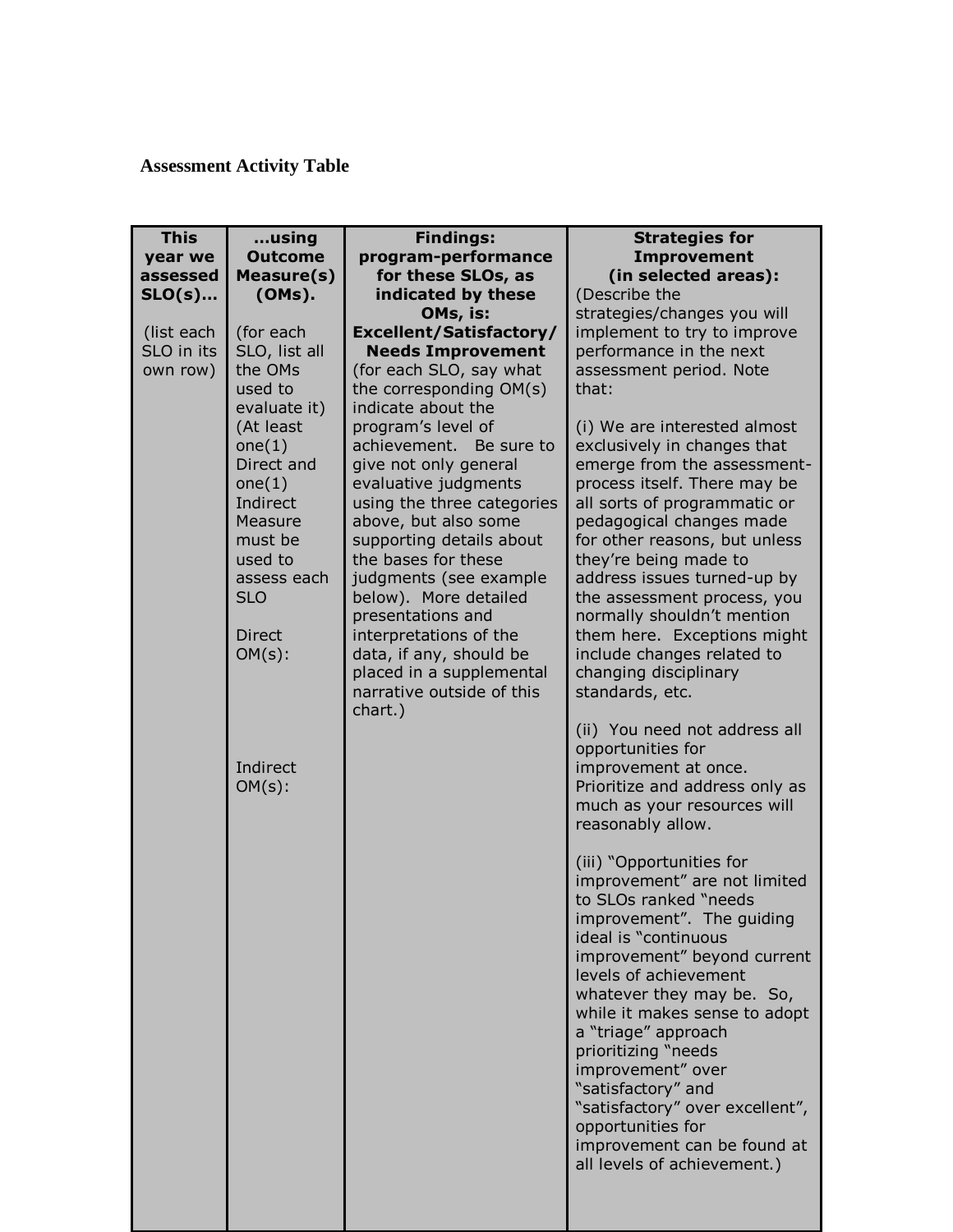## **Sample Assessment Activity Table (Philosophy)**

| EXAMPLE:                                                                                                                                         | EXAMPLE:                                                                                                               | <b>EXAMPLE:</b>                                                                                                                                                                                                                       | EXAMPLE:<br>The main pattern of                                                                                                                                                                                                                                                                                                                                   |
|--------------------------------------------------------------------------------------------------------------------------------------------------|------------------------------------------------------------------------------------------------------------------------|---------------------------------------------------------------------------------------------------------------------------------------------------------------------------------------------------------------------------------------|-------------------------------------------------------------------------------------------------------------------------------------------------------------------------------------------------------------------------------------------------------------------------------------------------------------------------------------------------------------------|
| SLO1.Students<br>will explain<br>the basic<br>theories of<br>major Western<br>philosophers<br>from the pre-<br><b>Socratics</b><br>through Kant. | Direct OM:<br>OM1.Comprehensive<br>Exam in the history<br>of philosophy.<br>Indirect OM:<br>OM4. Course<br>Evaluations | Satisfactory.<br>All students scored<br>at or above the<br>benchmark (grade<br>of "Pass"), with an<br>average score of<br>87% for the<br>cohort.<br>Course evaluations<br>for our history<br>courses reveal no<br>causes for concern. | weakness concerned<br>the students' ability to<br>contextualize their<br>topics historically. We<br>will approach<br>instruction in our<br>history courses with<br>this weakness in mind,<br>giving greater attention<br>to modeling what we<br>expect by way of<br>contextualization, and<br>giving students more<br>opportunities to<br>practice it themselves. |
|                                                                                                                                                  |                                                                                                                        |                                                                                                                                                                                                                                       |                                                                                                                                                                                                                                                                                                                                                                   |
|                                                                                                                                                  |                                                                                                                        |                                                                                                                                                                                                                                       |                                                                                                                                                                                                                                                                                                                                                                   |
|                                                                                                                                                  |                                                                                                                        |                                                                                                                                                                                                                                       |                                                                                                                                                                                                                                                                                                                                                                   |

2. What **revisions**, if any, to current SLOs and/or outcome measures did you make from previous plan?

Many departments can simply state "No changes were made to the plan." However, some departments may have determined that changes needed to be made to their assessment plans. It may be that you decided to change or add an SLO, or that you have determined that you need to change an Outcome Measure. If this is the case, please identify these changes and briefly explain the rationale for the changes. You should also make changes in the SLO list and Table at the top of your Assessment Plan and Add "Revised <Academic Year>)" at the top of the Plan. These changes will then be made to your future Assessment Reports.